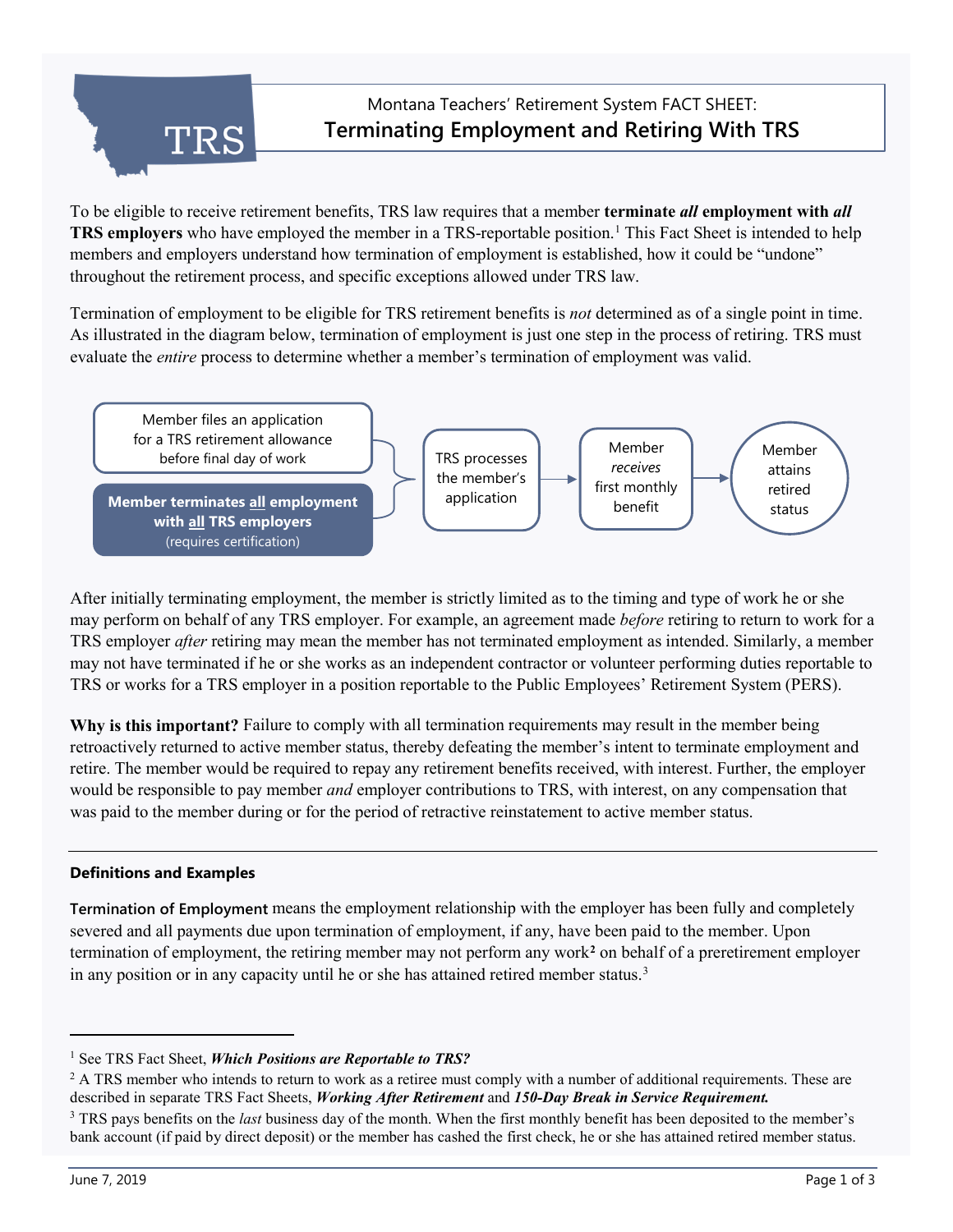This includes work performed as an employee of a third party or as an independent contractor/consultant and any work performed in positions not generally reportable to TRS *unless* specifically allowed under an exception (see Page 3). Modification of job duties or reduction in hours worked is *not* termination of employment.

**Example:** A TRS member stops teaching on May  $10<sup>th</sup>$ , but she begins providing service to the school district as a bus driver on May 15th (prior to attaining retired member status). This member has *not* terminated employment, even if the modified duties would not otherwise entitle a person to active membership in TRS.

**Date of Termination** means the member's date of termination of employment with the *last* TRS employer that employed the member in a position reportable to TRS. Most members will have been employed by only one TRS employer within the 12 months preceding the member's retirement, while others may have been employed by more than one. The last date on which the member was or will be employed by any TRS employer is the member's *last* date of termination and will be the date from which the member's effective date of retirement will be determined.

**Retirement application.** The member must specify his or her *last* date of termination, as defined above, of employment on the application for a TRS retirement allowance.

**Certification of Termination of Employment.** The member and each of the member's preretirement employers (that is, each TRS employer that employed the member in a TRS-reportable position in the 12 months preceding the member's expected last date of termination) must complete TRS Form 144 *Member and Employer Certification of Termination of Employment*. **[4](#page-1-0)** TRS uses this information to determine the member's *last* certified date of termination.

## *Terminating employment as a substitute teacher*

If the member's preretirement service is partly or wholly substitute teaching, the member must terminate employment and complete TRS Form 144 with each TRS employer on whose substitute teaching rolls the member was listed within the 12 months preceding retirement, whether or not substitute teaching service was actually provided.

The member may not perform any work or provide any service on behalf of those employers *after* the member's last certified date of termination and *before* obtaining retired member status.

**Example:** A teacher's last day of work is June 10. Based on the information provided on Form 144, TRS confirms that June 10 is the member's last certified date of termination, meaning his effective date of retirement is July 1. However, he begins working as a driver's education teacher on July 15, *before* he has received his first monthly benefit. This member has *not* terminated employment.

**Prohibited Prearranged Agreement** means an oral or written agreement between the preretirement employer and a member who has not yet reached age 60 (normal retirement age), entered into before the member has attained retired status, to again perform work on behalf of that employer, in any capacity, at any time in the future. This includes any work performed in a position that is not generally reportable to TRS (unless allowed under specific exceptions on Page 3) and work performed as an employee of a third party or as an independent contractor or consultant.

**Example:** A teacher and her employer agree that she will terminate employment and retire at the end of the school year at age 58 and will return as a part-time coach for the same employer after serving the required

j

<span id="page-1-0"></span><sup>&</sup>lt;sup>4</sup> If one employer (e.g., a school district) has reported a member to TRS for service provided on behalf of another employer (e.g., an education cooperative), the member's actual employer – the education cooperative, in this example – must certify the member's termination date on TRS Form 144 *Member and Employer Certification of Termination of Employment*.